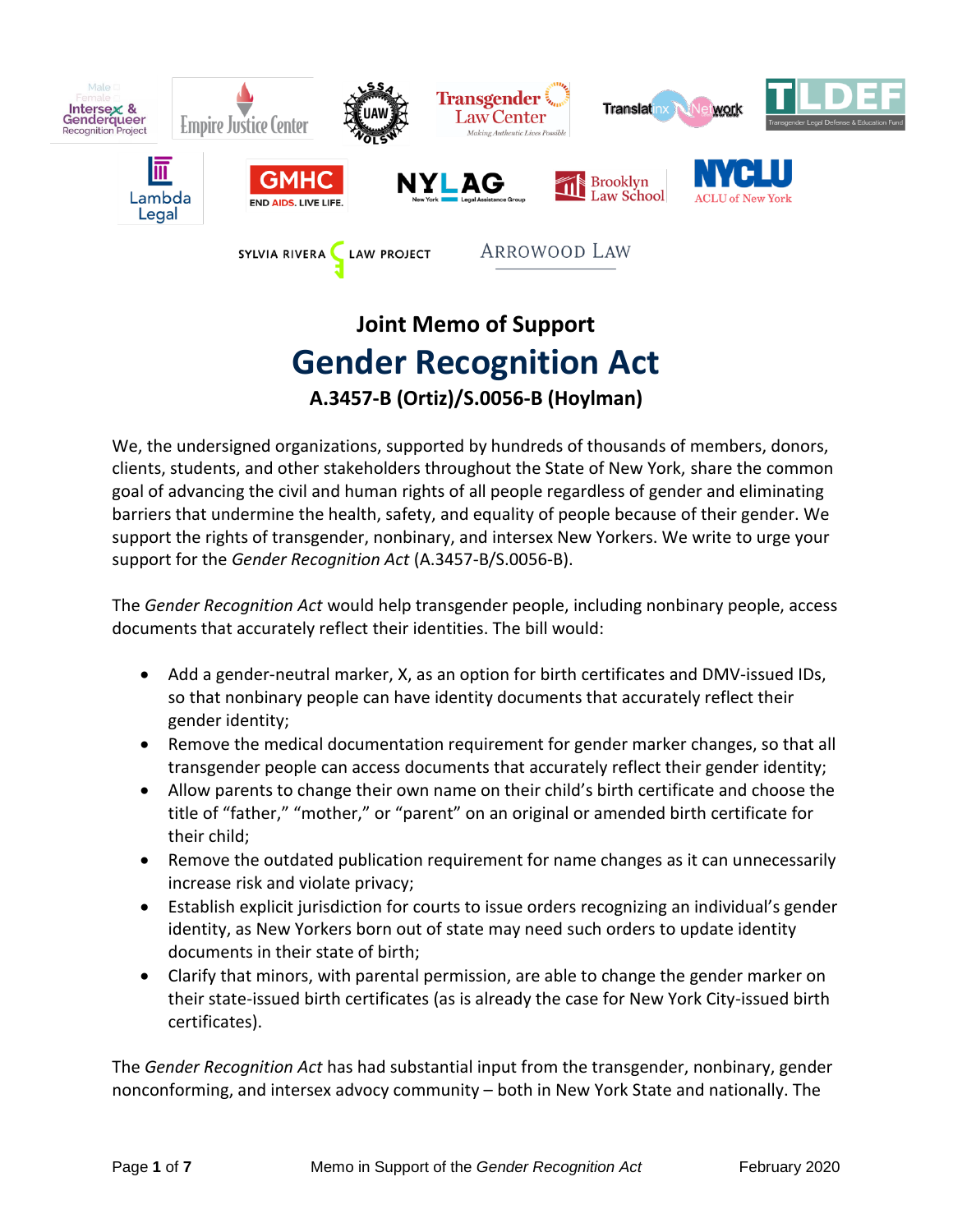language in the bill is maximally effective, aligns with national trends (placing New York back at the forefront of progress), and genuinely addresses the issues faced by these communities on the ground. The *Gender Recognition Act* is a comprehensive bill which will address loopholes and contradictions in existing law.

#### *Adding a Gender-Neutral Designation*

We support the *Gender Recognition Act* (A3457-B/S56-B) because binary gender designations of "female" or "male" fail to adequately represent the diversity of human experience. Nonbinary people have gender identities that fall outside traditional conceptions of strictly male or female.

Twenty-one jurisdictions throughout the U.S. now offer gender-neutral designations on birth certificates, state IDs, or both, including: Arkansas, California, Colorado, Connecticut, Hawaii, Indiana, Maine, Maryland, Massachusetts, Minnesota, New Jersey, New Mexico, New York City, Nevada, New Hampshire, Oregon, Rhode Island, Utah, Vermont, Washington, and Washington  $D.C.<sup>1</sup>$ 

Over one-third of all transgender people in the U.S. identify as nonbinary, according to the [2015](http://www.ustranssurvey.org/reports)  [U.S. Transgender Survey.](http://www.ustranssurvey.org/reports) A gender-neutral option on driver's licenses and birth certificates would allow people whose gender is not male or female to display an accurate gender marker. There are currently New Yorkers born within the five boroughs, or in the abovementioned states' jurisdictions, who have an X on their birth certificate but have no mechanism to get a matching driver's license or state ID. Allowing the DMV to issue IDs with an X would allow nonbinary people to have matching documents.

#### *Removing the Provider Attestation Requirement*

Self-designation occurs when an individual reports information on an application, under penalty of perjury, that does not need to be verified by any secondary source, such as a medical provider. Since a person's own report is the most accurate means of ascertaining the appropriate sex designation for their documents, removing the medical attestation requirement alleviates an unnecessary and often prohibitively expensive burden placed on transgender people seeking corrected documents. This will ensure better access to accurate gender marker designations for all transgender people.

Transgender people frequently do not have access to appropriate medical care. Nearly onethird (32%) of transgender individuals in New York who saw a health care provider in the previous year reported having a negative experience related to being transgender, including verbal harassment, refusal of treatment, or even physical or sexual assault. Many did not see a doctor when they needed to because they feared mistreatment for being transgender, and

 $\overline{a}$ 

<sup>1</sup> Movement Advancement Project, *Equality Maps: Identity Document Laws and Policies*, [http://www.lgbtmap.org/equality-maps/identity\\_document\\_laws](http://www.lgbtmap.org/equality-maps/identity_document_laws) (February 6, 2020).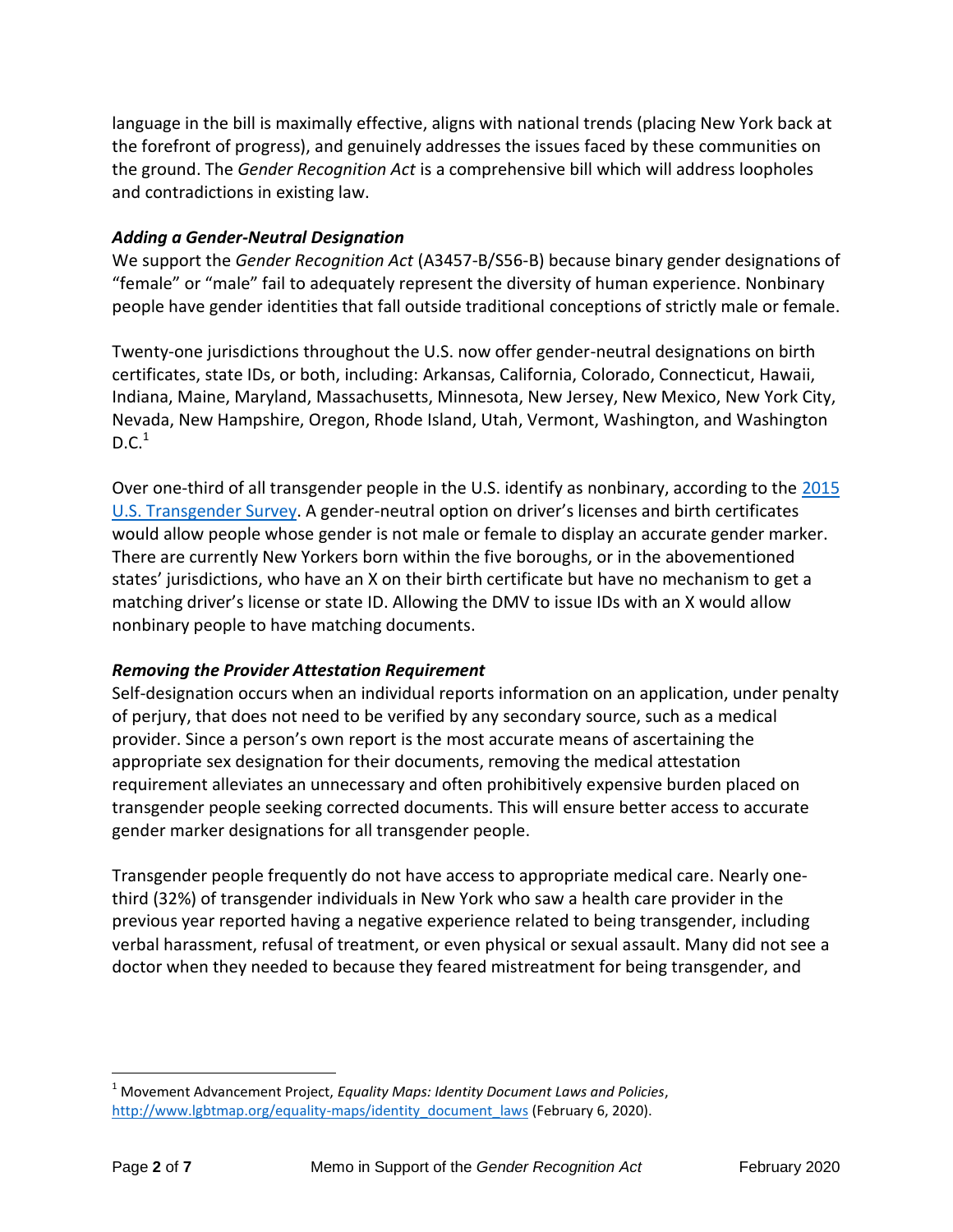more than a quarter of transgender respondents in New York (28%) could not see a doctor because of cost.<sup>2</sup>

Requiring healthcare providers to attest to an individual's gender identity is costly, burdensome, and entirely unnecessary. Finding a competent provider who is able and willing to attest to an individual's gender identity is challenging, if not impossible, particularly for rural residents. Even if people are able to access a competent provider, each provider appointment can cost hundreds of dollars, and some providers require multiple visits before writing a certificate letter, making barriers particularly high for low-income people.<sup>3</sup> In addition, as long as an X gender marker is not available, the state is effectively requiring providers and some transgender and intersex people to commit perjury when obtaining state-issued documents or amending the gender marker on their documents.

In addition to the provider letter required for changing a photo ID, in order to change the gender marker on a New York State birth certificate, the Department of Health requires that a doctor's signature be notarized. Because a transgender person seeking to amend their birth certificate is the only circumstance in which a doctor's signature is not "inherently" notarized under New York law, physicians are often unable to find a notary or unwilling to use personal time to find one outside their office. Oftentimes, since they are accustomed to not needing a notary, providers will refuse to seek one out because they believe it is unnecessary and that the patient is mistaken.

## *Removing Publication Requirements*

The *Gender Recognition Act* takes an essential step towards protecting transgender individuals by eliminating the publication requirement for name changes, which also eliminates existing inconsistencies in how judges apply the publication requirement today. Currently, in order to get a name change in New York State, applicants are required to publish notice of their name change in a newspaper, including their old name, new name, home address, place of birth, and birth date. This essentially means that a transgender petitioner must run a newspaper advertisement that reveals the fact that they are transgender and where they live. This can put petitioners at real risk of violence; many transgender people face blatant discrimination and severe violence simply for being who they are.

Judges who are aware of these threats to safety have discretion to waive the publication requirement on an individual basis upon a showing, by the totality of the circumstances, of a threat to personal safety. Under current law, that threat does not need to be based on a

<https://www.transequality.org/sites/default/files/USTS%20NY%20State%20Report%20%281017%29.pdf>

 $\overline{a}$ 

<sup>&</sup>lt;sup>2</sup> 2015 U.S. Transgender Survey: New York State Report (October 2017)

 $3$  For example, in a recent analysis by the WA State Department of Health of a proposed rule that would remove the provider attestation requirement to update the gender marker on a WA birth certificate, the department estimated that the cost of obtaining an attestation letter from a licensed health care provider ranged from \$0 to \$910. Washington Department of Health, *Significant Rule Analysis: WAC 246-490-075 Changing sex designation on a birth certificate,* November 1, 2017, available at

[https://fortress.wa.gov/doh/policyreview/Documents/SA\\_GenderChange\\_BirthCertificate.pdf.](https://fortress.wa.gov/doh/policyreview/Documents/SA_GenderChange_BirthCertificate.pdf)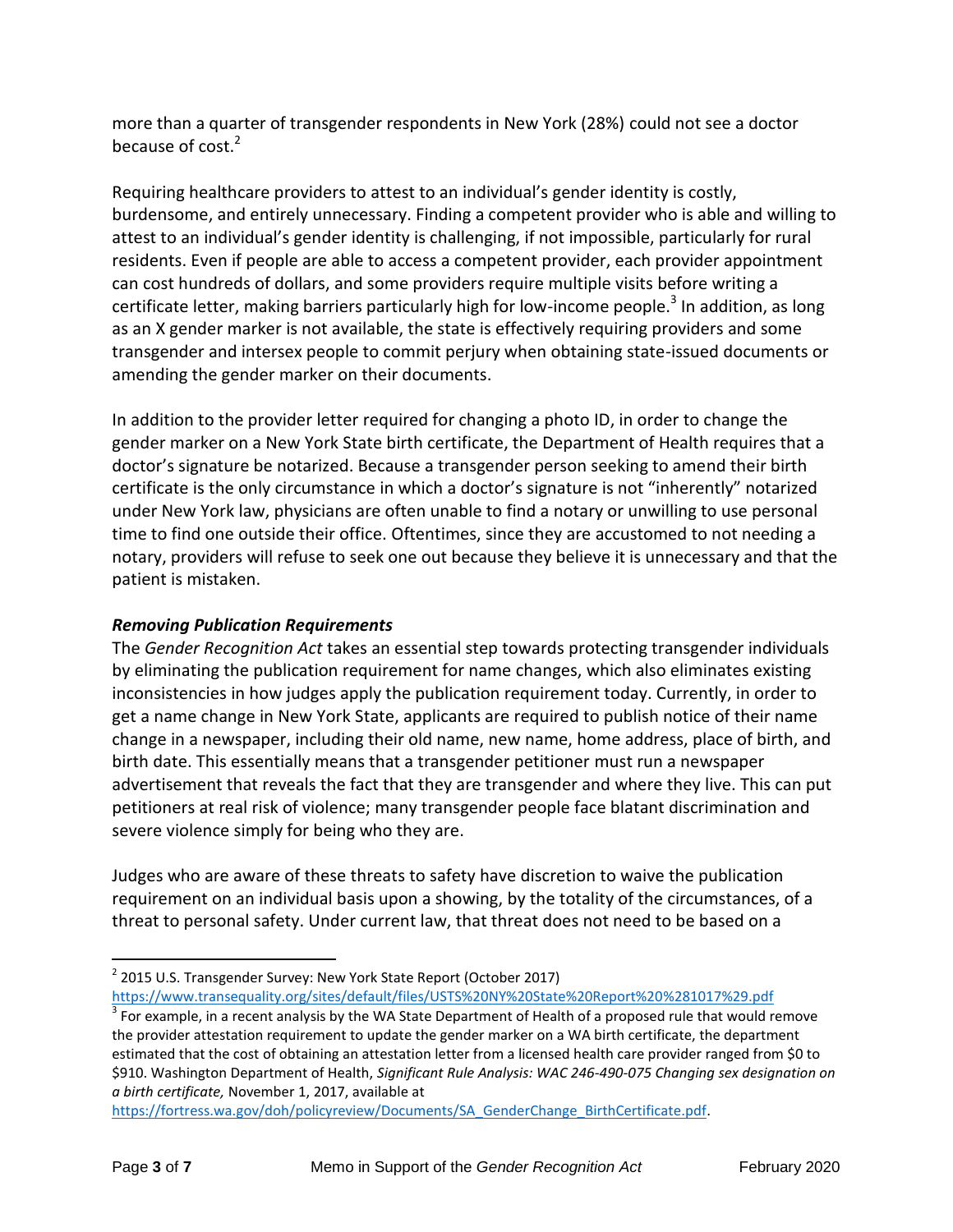personalized history of violence, but there is a lack of consistency in the granting of waivers. Some judges waive the publication requirement while others never do, even if the petitioner shows a particularized, individual threat to their personal safety. Outing oneself as transgender to the court and to the public always carries a threat to one's safety. If someone's transgender status is mentioned in their petition and publication is not waived, that document remains in the public domain and accessible by anyone who seeks it.

The following eighteen states have no publication requirement at all for legal name changes: Alabama, Arizona, Arkansas, Connecticut, Florida, Kentucky, Louisiana, Minnesota, Mississippi, New Hampshire, Oregon, South Carolina, Tennessee, Texas, Utah, Vermont, Virginia, and Washington. California has no publication requirement if the name change is related to gender.<sup>4</sup>

The publication requirement is no longer necessary for its original purpose of notifying creditors of a name change. Judges have discretion to require specific, direct notifications to creditors and other parties when appropriate, and financial institutions in the Internet age no longer require publication information to keep accurate records. At this point – aside from forcing transgender people to disproportionately incur the expense of publication since a legal name change is often a required element of transition – the only result of publication is to out a person as transgender. Not only does this place them at increased risk of violence, but it publicizes personal medical information when a more narrowly tailored option is available.

The publication requirement impacts all name change petitioners, whether transgender or not. Many people who file a name change petition on their own do not realize that publication is a condition of obtaining their final certified orders and then must restart the name change process because the time to publish as set forth in their order has expired. Removing the publication requirement would streamline and standardize this process for everyone.

Notably, there is no publication requirement for a person who seeks to change their name attendant to marriage or naturalization. The current law's treatment of marriage in particular as an acceptable reason for a name change, without question, while transgender people and others seeking a name change for equally important reasons are treated as presumptively suspect is an anachronistic holdover that relies on and entrenches old sexist and transphobic stereotypes. This unequal treatment calls into question the validity of the current statute under the New York Constitution's Equal Protection Clause.

The *Gender Recognition Act* also allows petitioners to request that their name change record be sealed. Explicitly allowing judges to consider transgender status as a justification for sealing records will further protect transgender petitioners. Currently, a name change record is sealed automatically when publication is waived. If the publication requirement is removed from the name change statute, we must ensure transgender people and other at-risk populations like

 $\overline{a}$ 

 $<sup>4</sup>$  Information compiled from the ID Documents Center, National Center for Transgender Equality, available at:</sup> <https://transequality.org/documents>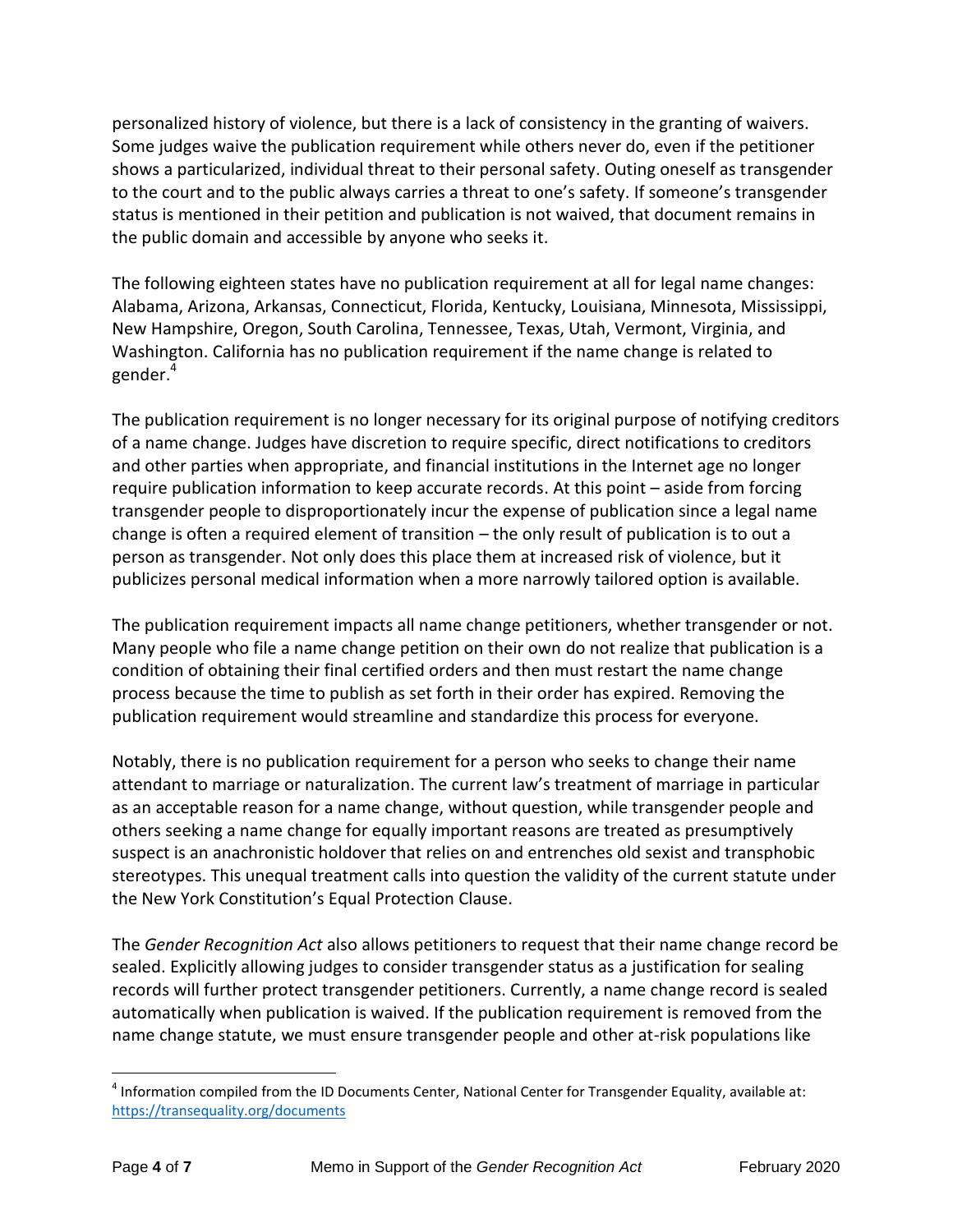domestic violence survivors have a mechanism to seal their records. New York State should adopt the *Gender Recognition Act* to ensure a safe, fair, and predictable process.

## *Allowing Transgender Parents to Update Information on Their Child's Birth Certificate*

Many transgender people, including nonbinary people, are also parents. These parents must show their child's birth certificate when registering their child for school. These parents should be able to update their child's birth certificate to display their current legal name to ensure privacy and accuracy. Additionally, a nonbinary parent who does not identify as "mother" or "father" is currently unable to be correctly identified as "parent" on their child's birth certificate, setting them up for difficulties communicating with school personnel.

A transgender parent whose child was born prior to their name change is unable to change their name on their child's documents without a court order separate and in addition to their actual name change order. The Department of Health currently requires a second order explicitly ordering them to change the parent's name on the child's birth certificate. Beyond the additional court cost that falls almost exclusively on transgender people, judges in many counties will not issue such orders because name changes on birth certificates are generally an administrative matter. Indeed, a parent whose child has a New York City birth certificate is able to make this change administratively by simply sending their name change order to the New York City Department of Health & Mental Hygiene.

Currently, parents whose children were born outside of New York City must out themselves as transgender and present their name change order with their child's birth certificate when registering for school or sports, applying for a passport, or doing any number of ordinary activities. If the parent sought to change their own name on their own birth certificate, their name change order would be sufficient to do so, but the Department of Health does not comply with a certified court order when it dictates that a parent *shall* go by their new name and no other name. Allowing transgender parents in all of New York State to update their child's documents would ensure that correct records are kept – including when a child must use their birth certificate as foundational documentation to obtain new documents – and would ensure that transgender parents need not out themselves in the normal course of parenting.

## *Providing for Court Orders When Necessary*

New York State courts do not currently have clear jurisdiction to issue orders recognizing an individual's gender. While people born within New York State may update their records administratively without a court order, many other states require a court order to change the gender designation on a birth certificate. Requiring a court order to change gender designations is highly burdensome, and we are glad this is not required in New York; the *Gender Recognition Act* makes clear that under no circumstance should such an order be required to change a document issued by New York State. However, for New York residents born elsewhere, if courts do not have explicit jurisdiction to issue the required order, there is effectively no mechanism to change a birth certificate.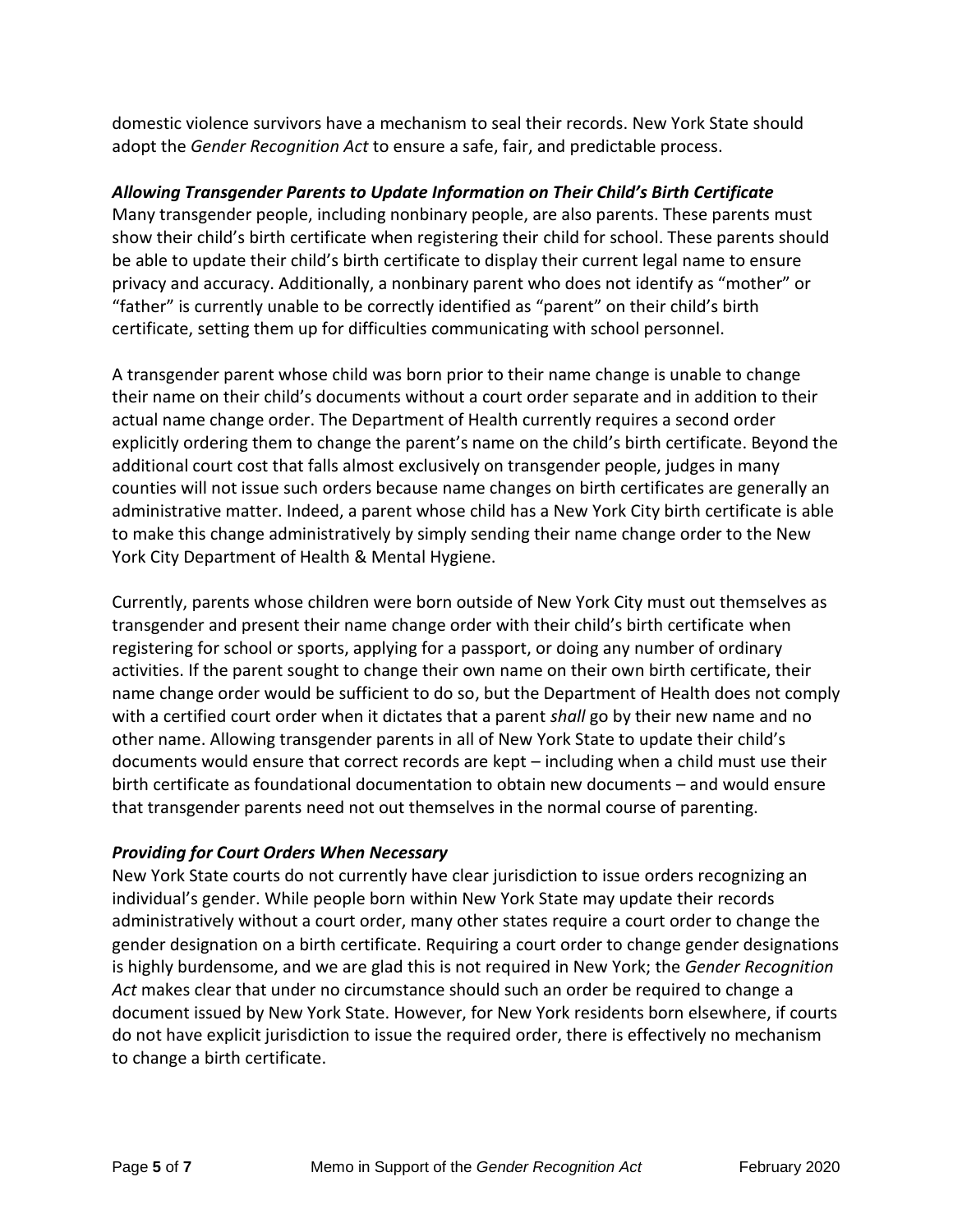The *Gender Recognition Act* would grant courts the power to issue an order recognizing an individual's gender identity, allowing New York State residents born out of state to update their birth certificates without the added expense and burden of traveling to the state of their birth, finding local counsel, and initiating a proceeding elsewhere. New Yorkers should be able to access the courts *where they live*.

## *Supporting Transgender and Nonbinary Youth*

New York State does not currently allow minors to update the gender marker on their birth certificate. Indeed, Lambda Legal recently sued the state<sup>5</sup> to change this policy. The present policy of prohibiting gender marker corrections for transgender youth is anomalous in New York and the nation. Minors born in New York City have the opportunity to correct their birth certificates at whatever age their parents and providers determine that that is appropriate for them. Similarly, the 12 jurisdictions that have modernized their birth certificate policies to eliminate surgery requirements all have the same policy regardless of age.

Many minors begin to transition both socially, and sometimes medically, prior to their 18th birthdays. The current policy results in minors having to out themselves any time they need to use their birth certificate. In particular, many young people graduate high school and enter college prior to their 18th birthday and, due to this policy, are unable to update their birth certificate prior to registering for college, which creates many complications for recordkeeping.

Birth certificate changes are important for transgender people regardless of their age. Being forced to use identity documents that do not accurately reflect a person's gender opens the door to harassment and discrimination. Youth who do not have appropriate identification documents face the risk of stigma, discrimination, and bullying if their transgender status is publicized as a result of their incorrect birth certificate. Beyond that, the longer a person must use incorrect foundational documents, the more subsequent documents are based on that information and must be changed later. The *Gender Recognition Act* ensures that youth have access to accurate birth certificates along with everyone else.

As transgender people face attack after attack from the federal government, and transgender youth specifically are being targeted in many states, it is essential that New York act to support its transgender, nonbinary, and intersex residents. The *Gender Recognition Act* goes a long way toward ensuring that every New Yorker can access documents that truly represent their identity and preserve their privacy. Please support this legislation to update the name change process and gender marker options in New York State.

For these reasons, we, the undersigned organizations, support the passage of the *Gender Recognition Act*.

 $\overline{a}$ <sup>5</sup> *M.H.W. v. Cuomo*, No. 20-cv-00017 (N.D.N.Y.) – information available at [https://www.lambdalegal.org/in](https://www.lambdalegal.org/in-court/cases/mhw-v-cuomo)[court/cases/mhw-v-cuomo](https://www.lambdalegal.org/in-court/cases/mhw-v-cuomo)